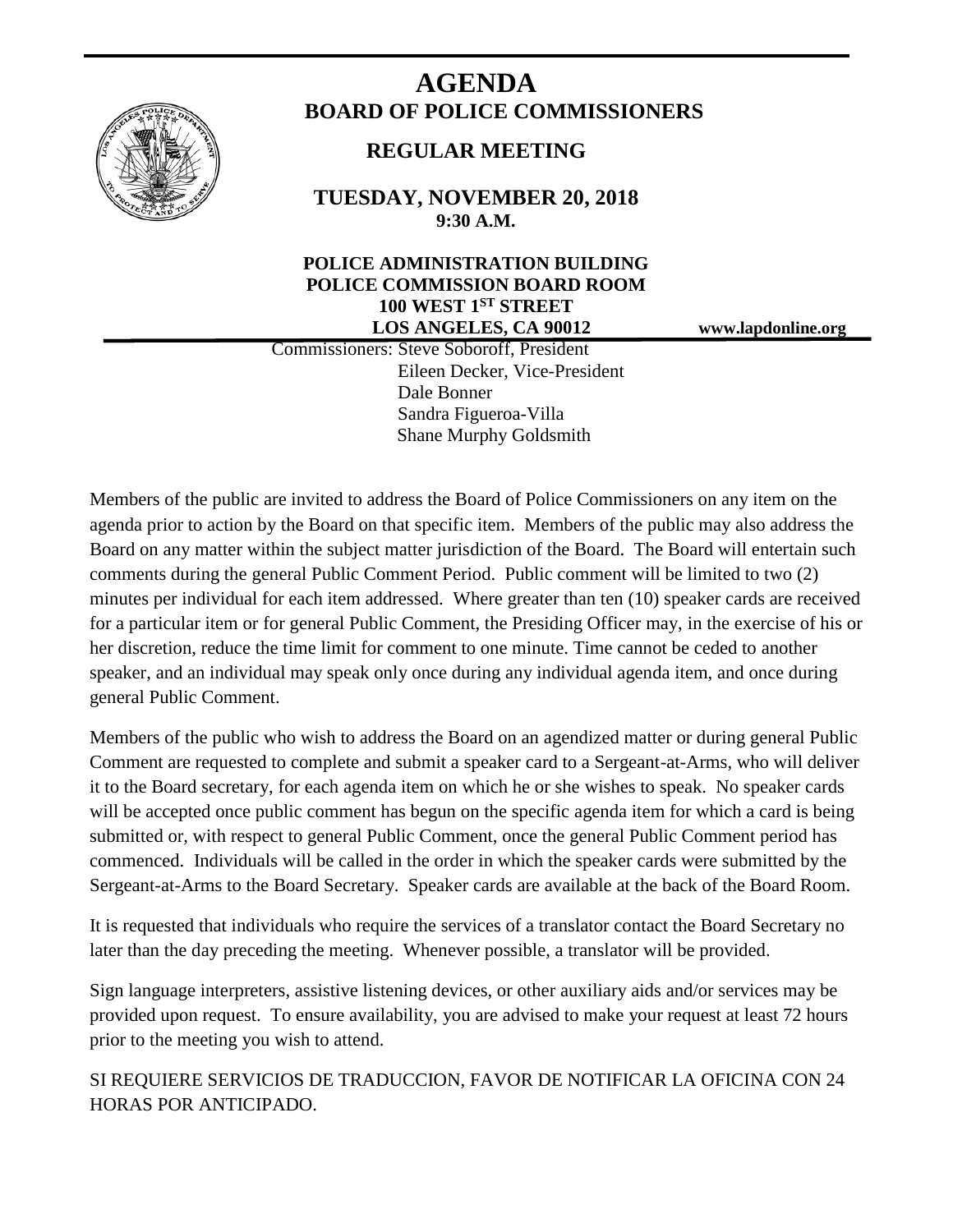#### 1. **CONSENT AGENDA ITEMS**

None

#### 2. **REGULAR AGENDA ITEMS**

A. DEPARTMENT'S REPORT, dated November 14, 2018, relative to the Incentive/Bonus Pay Audit (AD No. 17-019), as set forth. [\[BPC #18-0377\]](http://www.lapdpolicecom.lacity.org/112018/BPC_18-0377.pdf)

Recommendation(s) for Board action:

APPROVE the Department's report.

B. EXECUTIVE DIRECTOR'S REPORT, dated November 14, 2018, relative to the sale and transfer of A.T.S. Northeast Tow, Inc., Official Police Garage for Service Area 11, Contract No. C-127407 by Towwerks, LLC., and consolidation of Official Police Garage Operations for Service Area 1 and 11, as set forth. **IBPC #18-03801** 

Recommendation(s) for Board action:

APPROVE the Executive Director's report.

C. DEPARTMENT'S REPORT, dated November 14, 2081, relative to the grant application and award for the Office of Juvenile Justice and Delinquency Prevention's 2018 Internet Crimes Against Children Task Force Program, as set forth. [\[BPC #18-0378\]](http://www.lapdpolicecom.lacity.org/112018/BPC_18-0378.pdf)

Recommendation(s) for Board action:

APPROVE the Department's report and TRANSMIT concurrently to the Mayor and City Council.

D. DEPARTMENT'S REPORT, dated November 14, 2018, relative to the grant application and award for the Fiscal Year 2018-2019 Selective Traffic Enforcement Program, as set forth. **IBPC #18-03791** 

Recommendation(s) for Board action:

APPROVE the Department's report and TRANSMIT concurrently to the Mayor and City Council.

# 4. **REPORT OF THE CHIEF OF POLICE**

- Significant Incidents and activities occurring during the period of November 13, 2018 through November 20, 2018
- Crime Statistics
- Department Personnel Strength

# **5. PUBLIC COMMENT PERIOD**